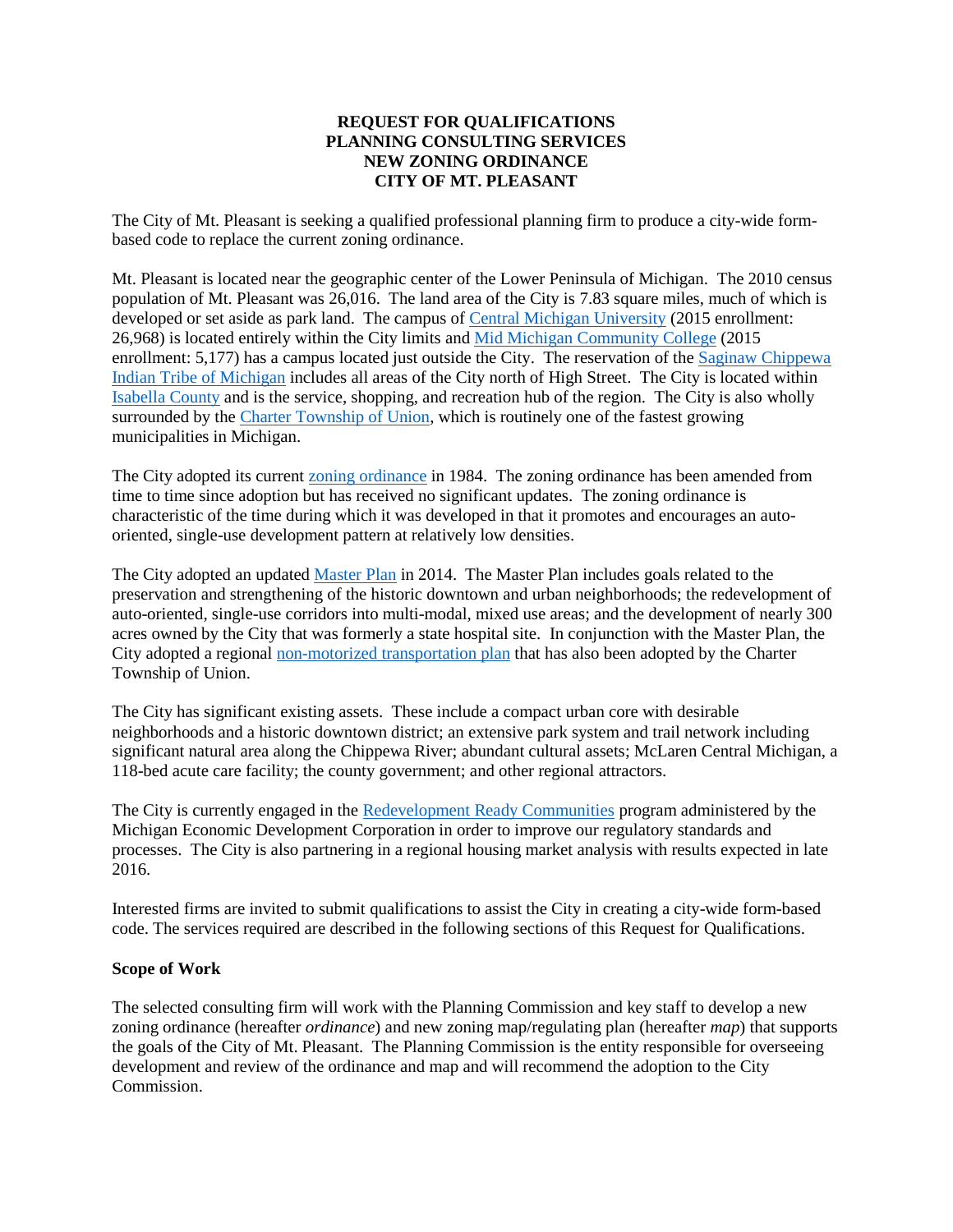City of Mount Pleasant Request for Qualifications New Zoning Ordinance Page 2 of 6

- 1. Establish a comprehensive participation, communication and information strategy to ensure appropriate involvement of residents, business and property owners, boards and commissions, community partners and staff. The City views public engagement as paramount to both a successful process and a successful final product. The proposal should identify recommended methods of engagement including traditional methods such as web sites, social media, open houses, charrettes, and the like. Innovative methods of public engagement are strongly encouraged.
- 2. Propose a new organizational structure to the code, including but not limited to the general areas listed below. The code should be easy to use as evidenced by the use of clear, concise and consistent language, tables and illustrations.
	- Definitions
	- Building Form Standards
	- Public Space/Street Standards
	- Use Classifications
	- Parking Standards
	- Signage Standards
	- Lighting Standards
- Non-conformities
- Evaluation Criteria
- Review Procedures
- Administration
- Monitoring and Revisions
- Zoning Map/Regulating Plan
- 3. Drafting and redrafting the new ordinance after receiving input from stakeholders. The ordinance should be consistent with the principles of Smart Growth and form-based codes as well as the best practices of the Redevelopment Ready Communities program. The proposed ordinance must be compliant with all applicable federal, state and local statutes and shall address consistency with the zoning and future land use plans of the Charter Township of Union and the Master Plan of Central Michigan University.

The new ordinance is expected to:

- Create a strong sense of place that respects both Mt. Pleasant's past and future.
- Result in development patterns and forms that support and encourage the full range of transportation options with an emphasis on walking and biking.
- Ensure compatibility of new development with surrounding uses with strong emphasis on form and function in order to create livable and desirable neighborhoods. Existing concerns include the compatibility of single-family uses and two-family, multi-family, and non-family residential uses and the compatibility of commercial and residential uses, especially along Mission Street.
- Provide tools to promote redevelopment. The redevelopment of Mission Street and Pickard Street from its current auto-centric form to a mixed-use, multi-modal form is a primary focus of the City's economic development efforts.
- Provide recommendations regarding how the City can address non-conforming structures and uses. These recommendations should address any current non-conformance issues as well as any new non-conformities created as a result of the new ordinance (particularly when more than 10% of existing properties in a particular district are made to be non-conforming in use or form). For instance, a downzoning in 1984 created a significant amount of nonconforming non-family housing in the central neighborhoods that remains largely in place today.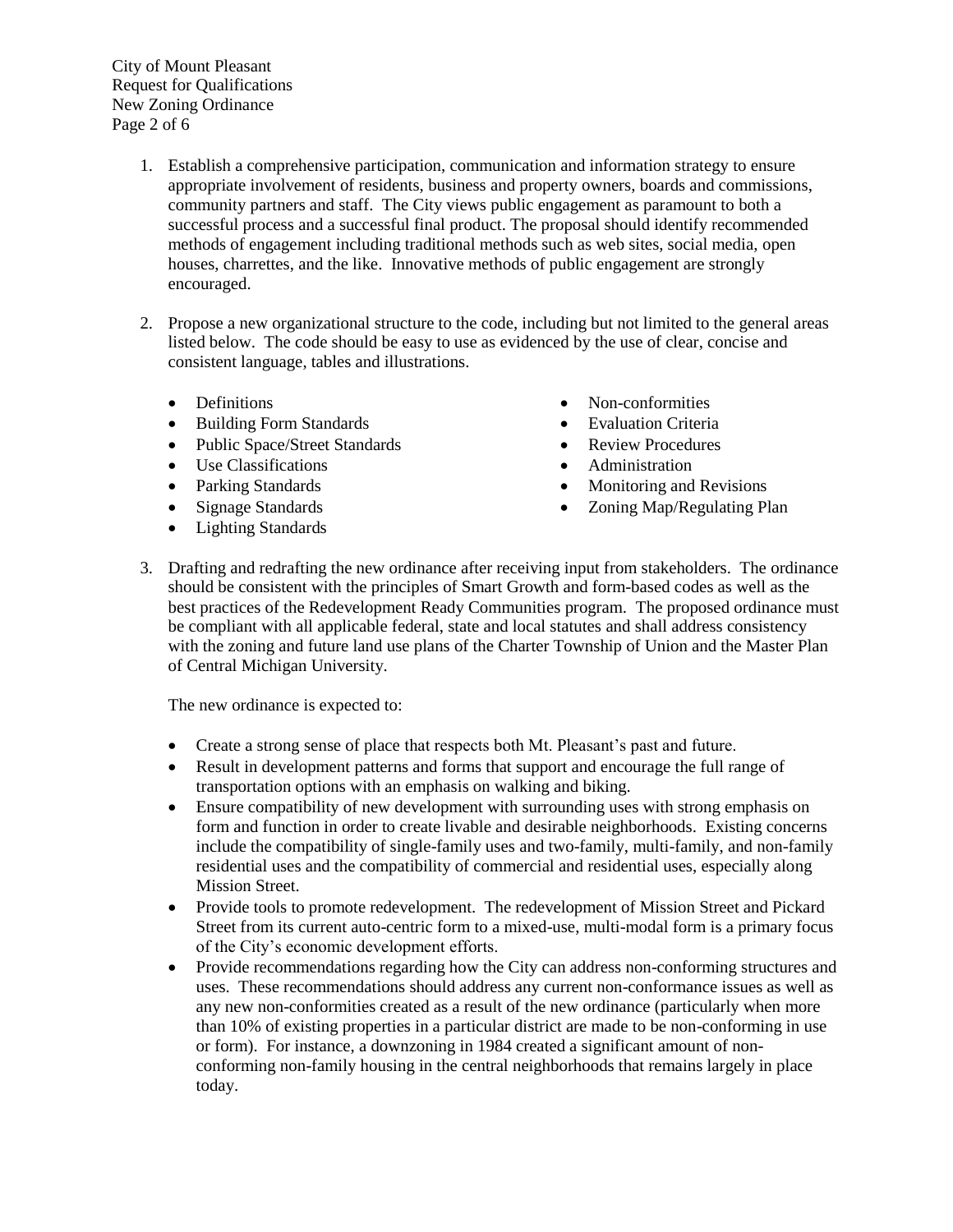City of Mount Pleasant Request for Qualifications New Zoning Ordinance Page 3 of 6

- Address where, how, and in what form different housing types are appropriate, with consideration of "missing middle" housing options.
- Generate environmental and economic sustainability for the City and its residents.
- Deliver a review process that is predictable, fair, and efficient.
- 4. Provide an implementation plan with specific dates and action steps required in accordance with state and local statutes.

# **Project Schedule**

It is anticipated that the contract for consulting services will be awarded in May 2016. The City expects the ordinance to be adopted within 12-18 months of the execution of that contract. The consultant should provide a schedule that identifies the timing of major tasks, beginning with the contract award and ending with adoption by the City Commission.

## **Submittal Summary**

Submittals should be provided in twenty (20) identical hard copies (unless otherwise noted below) and one electronic copy and include the following items, along with other material to demonstrate consultant's expertise and capability:

- 1. A brief written description of the consultant's approach to the project.
- 2. The expertise of the team assembled by consultant to carry out the work.
- 3. A list of comparable projects undertaken by consultant and/or team members.
- 4. A copy of at least one municipal form-based code previously created by the consultant and adopted into law (please submit one hard copy total).

## **Recommended Format for Submittals**

- 1. *Description of approach*: Up to two pages describing the consultant's typical approach to projects similar to this one, including the nature of the public process and intended extent of public involvement.
- 2. *Team expertise*: Brief description of general qualifications, the multi-disciplinary nature of the team assembled for this project, specific evidence of relevant experience creating form-based codes, and a listing of key personnel that would be available to work on this project.
- 3. *Comparable projects*: Summary of form-based code projects in progress or completed, with the following information for each code:
	- a. Reference name, with current contact information
	- b. Current status of code (drafting in progress; drafting completed; adopted?)
	- c. Nature of public involvement in formulation of code
	- d. Client type (clarifying role of private sector client, if any)
	- e. Was the vision plan created as part of this process, or done separately?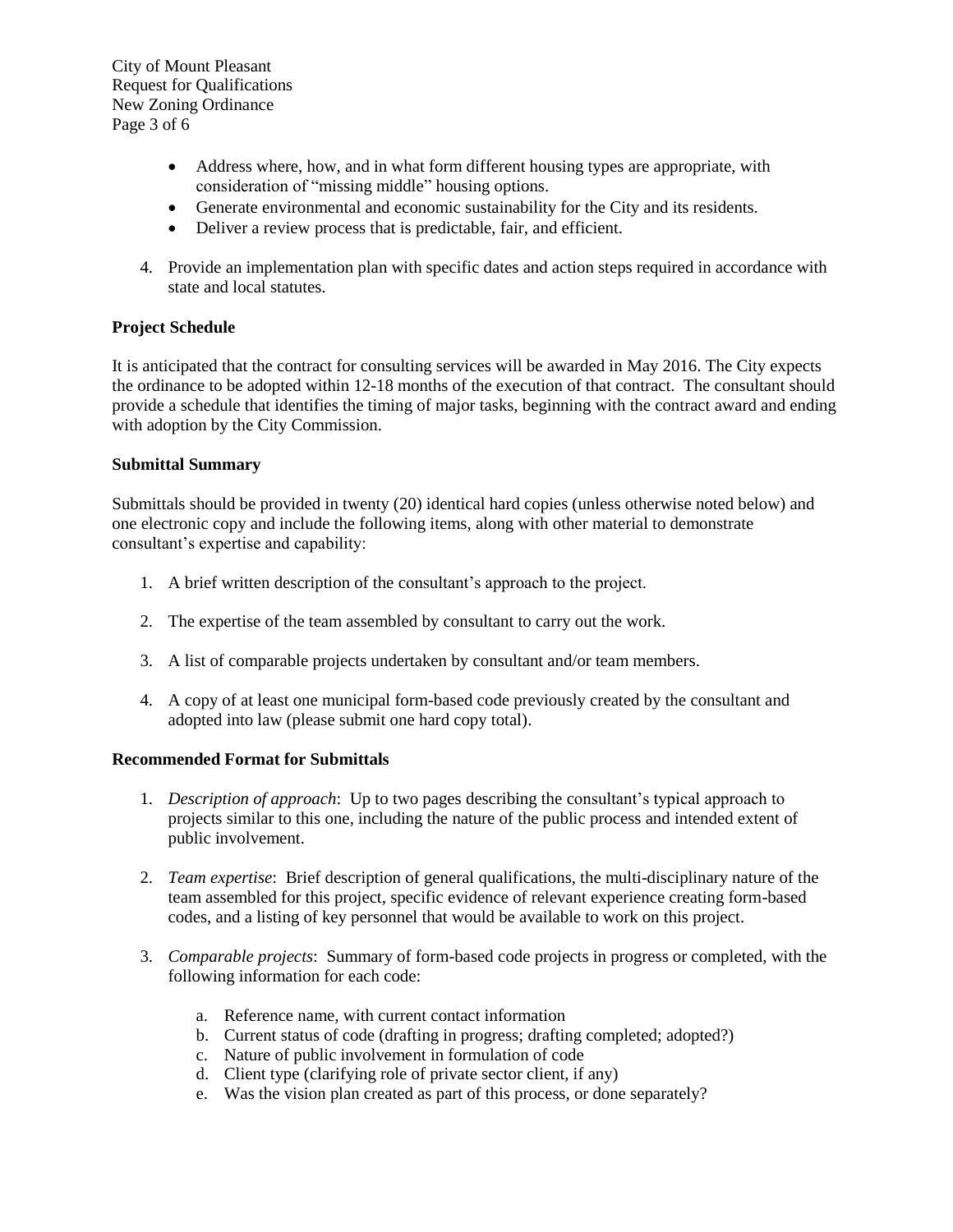City of Mount Pleasant Request for Qualifications New Zoning Ordinance Page 4 of 6

- f. Size and scale of geographic area
- g. Type of development (Greenfield, Infill/Redevelopment, or City-Wide Code)
- h. Type of code (Mandatory (integrated into existing code or freestanding), Optional "parallel" code, or Floating-zone code)
- 4. *Sample code document*: Please include one or more sample code documents selected from the list of comparable projects. If this document is the code as originally proposed by consultant, please also include the code as formally adopted by the municipality and a brief explanation of differences between the two. Photos of designed or built results of the code are encouraged but must be accompanied by a description of their specific relationship to the form-based coding process.

# **Evaluation of Submittals:**

Consultants responding to this RFQ must demonstrate the following:

- Experience in preparing municipal form-based codes that regulate development and redevelopment in other communities.
- Experience in building community consensus to support innovative regulatory structures.
- Strong graphic skills.
- Strong skills in written and oral communication.
- Experience in identifying, evaluating, codifying, and explaining the essential qualities of community design and character.
- Experience in writing or implementing municipal land development regulations.

The City will evaluate all submittals to determine which consultants have the experience and qualifications that are most suited for this project. The City may request personal interviews with the highest-ranked consultants or may request one or more prospective consultants to submit detailed proposals, which may include the following:

- 1. Detailed description of the methodology being proposed.
- 2. Work program detailing:
	- a. Tasks to be performed.
	- b. When each will be completed (timeline).
	- c. Tentative allocation of person days by task.
	- d. Schedule of work products.
- 3. Methods the consultant proposes to use to manage the project and communicate with the City and the public as to project progress, reviews, and conduct of public meetings.
- 4. Identification of key personnel to be assigned to the project and their roles, with resumes of all key personnel.
- 5. Hourly rates (inclusive of overhead and profit) for personnel or personnel categories.
- 6. Data expected to be provided by the City.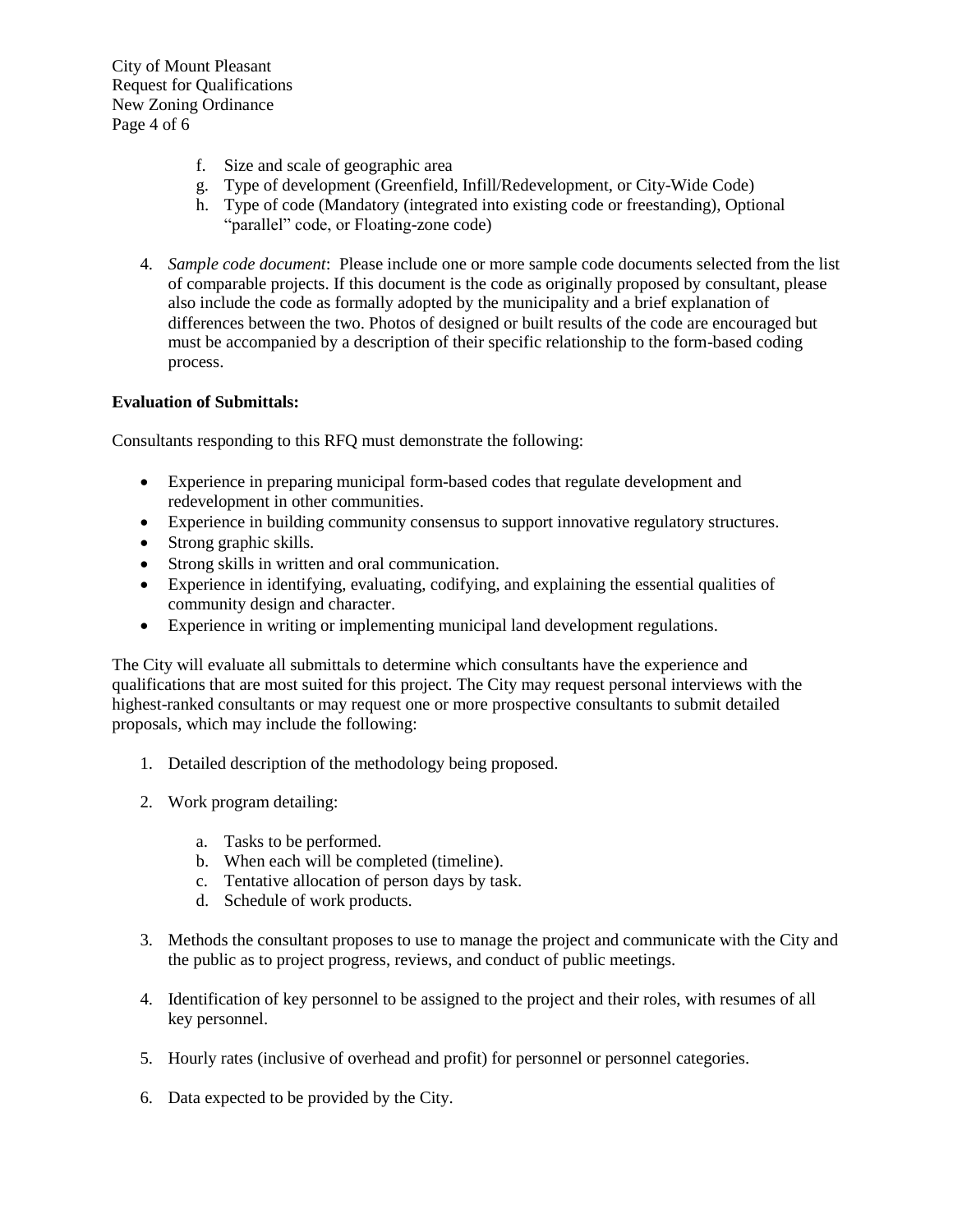City of Mount Pleasant Request for Qualifications New Zoning Ordinance Page 5 of 6

# **Project Cost and Contract**

The submittal should include the following cost information: the lump sum project cost with a breakdown illustrating the costs of various deliverables; an estimate of the amount of staff time required to complete the project, including the approximate time expected to be allocated to each staff member; the number of meetings/site visits included in the project cost; and the firm's fee schedule for additional work.

The City desires a professional services contract with a not-to-exceed fee for the required services. The contract will provide for monthly billing on a time and materials basis for the services provided. In addition, the contract will include language to allow the project to be terminated by joint agreement of the parties with full compensation being made to the consultant for expenses incurred and work completed to termination date.

# **Deliverables**

All items delivered as part of this project shall be the sole property of the City of Mt. Pleasant. The consultant shall be responsible for the submittal and execution of the following:

- 1. Progress Reports and Research. The consultant shall be responsible for submitting monthly progress reports and research information relative to the project. The consultant shall clearly communicate how the regulatory effects of the proposed ordinance may differ from the effects of the current ordinance. Background information regarding subjects addressed in the new ordinance which are not addressed in the current ordinance shall also be submitted.
- 2. Draft Ordinances/Maps. Fifteen (15) copies of draft documents are required during the development stages of the project for review and use by the Planning Commission and staff.
- 3. Meetings. The consultant will be responsible for meeting with the Planning Commission and staff on a regular basis. The number and frequency of the meetings will be determined in consultation with all parties before the project begins. The purpose of the meetings will be to establish objectives, discuss alternatives, provide direction and review progress. In addition, the consultant will be expected to attend periodic meetings of the Planning Commission and City Commission.
- 4. Final Work Products. The ordinance and map must be provided in both print and electronic format that are compatible with the City's software. The consultant shall provide the following specific ordinance products:
	- Twenty-five (25) bound hardcopies of the final ordinance developed with Microsoft Word in a 8-1/2" x 11" format
	- The electronic Microsoft Word version of the ordinances in both ordinance and code formats shall be provided to the City on a flash drive

The final map shall be included as part of the ordinance document. The City shall be provided with the following map products: